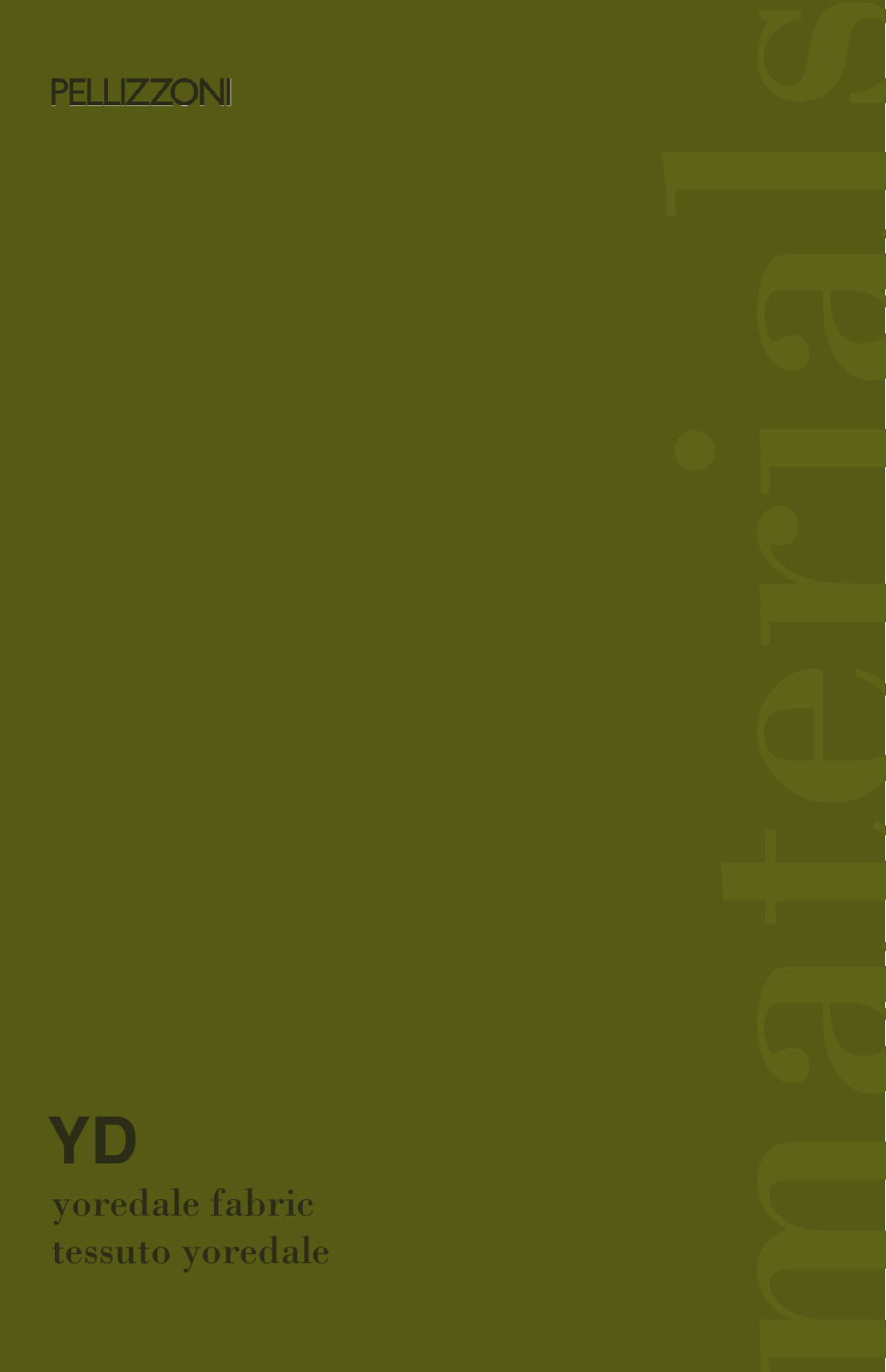## **PELLIZZONI**

# **YD**

### yoredale fabric tessuto yoredale



UDA08 GAYLE